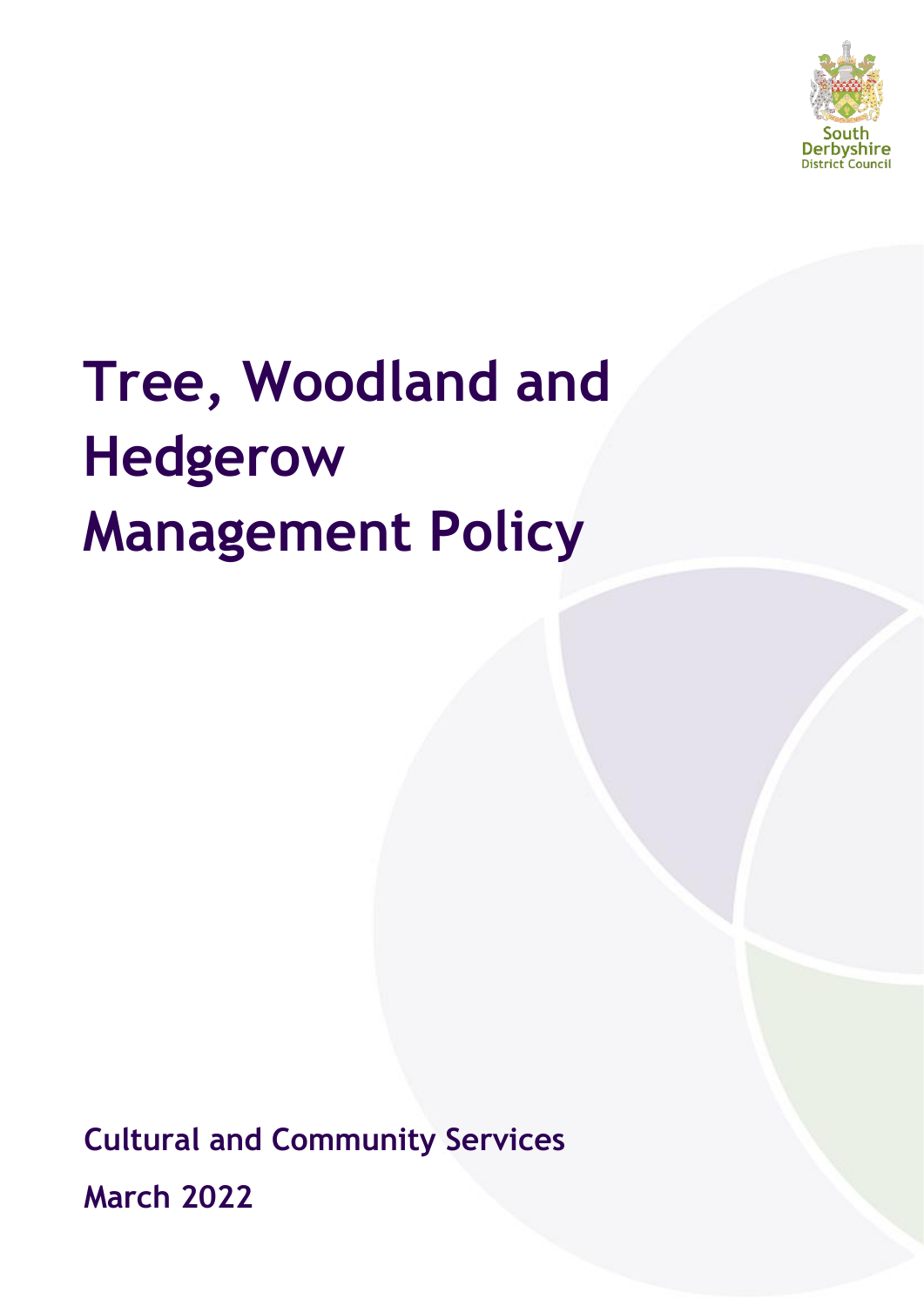# <span id="page-1-0"></span>**Contents**

| 1.0 |  |
|-----|--|
| 1.1 |  |
| 1.3 |  |
| 2.2 |  |
| 3.1 |  |
| 3.2 |  |
|     |  |
|     |  |
|     |  |

# <span id="page-1-1"></span>**Version Control**

| <b>Version</b> | <b>Description of version</b>               | <b>Effective Date</b> |
|----------------|---------------------------------------------|-----------------------|
|                | Original draft for CCS HOS                  | <b>July 2019</b>      |
| ົ              | Revised draft with HOS amends included      | October 2020          |
| 3              | Revised draft for circulation to all HOS    | January 2021          |
|                | Revised version including HOS amendments    | May 2021              |
| 5              | Revised version including Zurich amendments | Jan 2022              |
| 6              | Final officer revisions                     | <b>March 2022</b>     |

# <span id="page-1-2"></span>**Approvals**

| <b>Approved by</b> | Date <sup>'</sup> |
|--------------------|-------------------|
|                    |                   |
|                    |                   |

# <span id="page-1-3"></span>**Associated Documentation**

<span id="page-1-4"></span>

| <b>Description of Documentation</b> |  |
|-------------------------------------|--|
|                                     |  |
|                                     |  |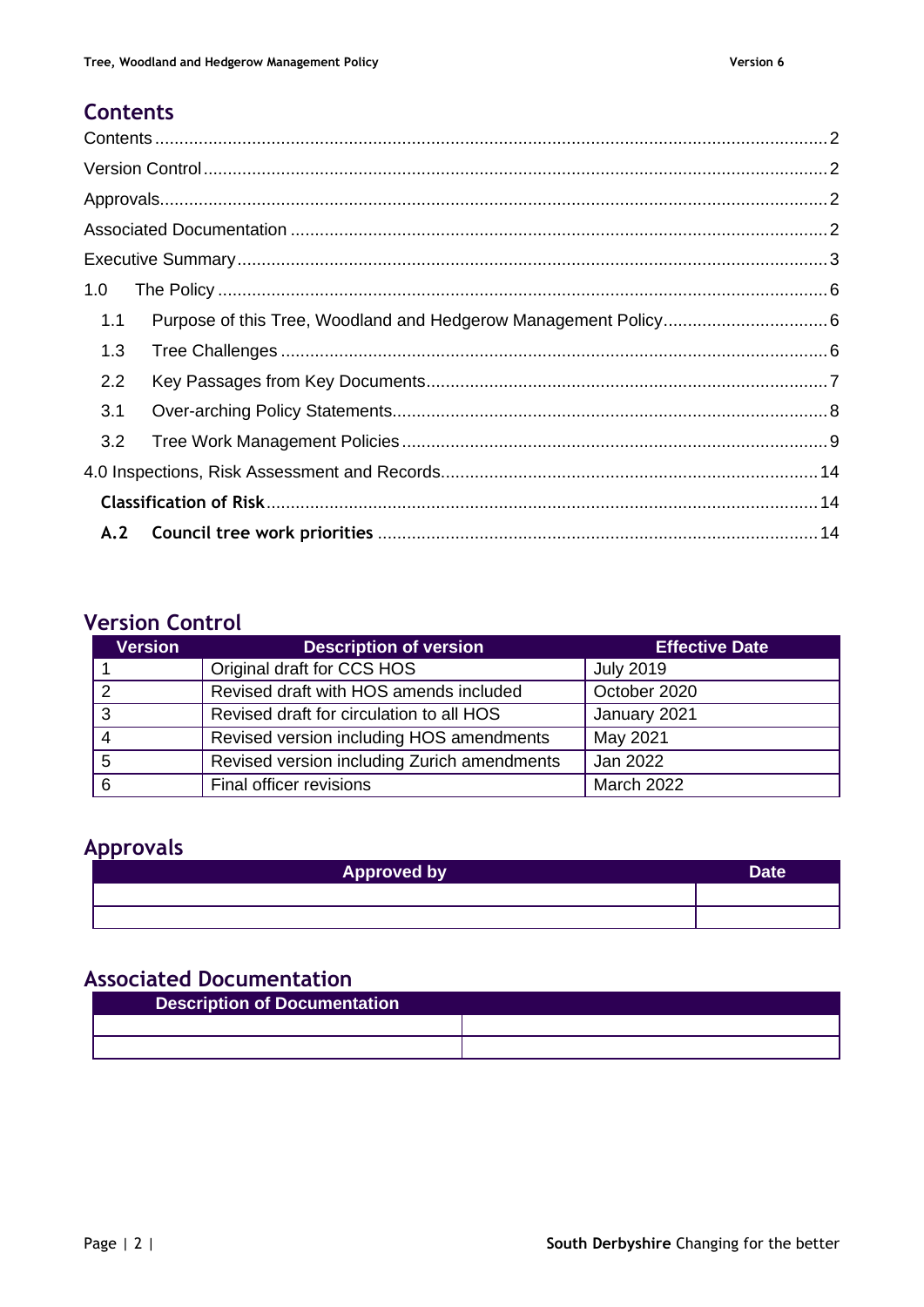# **Executive Summary**

S1 In common with most local authorities, South Derbyshire District Council is responsible for many parcels of land, many of which contain trees, woodland, and hedgerows. These features are valuable natural capital assets which are critical to our ecosystem services (see1.2 below). They need careful management, not least because the Council has legal duties of care to keep open spaces safe and to protect and enhance biodiversity. This Tree Policy has been created to provide the Council with both current, medium, and long-term direction, guidance and matters for action in dealing with tree, woodland, and hedgerow issues, in particular:

- to ensure the protection of members of the public and Council employees from tree hazards
- to optimise the protection and management of its valuable tree stock
- to improve its service to residents.
- to reduce the number of tree-related complaints
- to mitigate the potential for future claims against the Council resulting from tree failure, alleged negligence, or subsidence
- to support planning policy and development
- to increase tree canopy-cover according to UK and National Forest targets
- to protect and enhance biodiversity in relation to trees, woodlands, and hedgerows
- to ensure that the important role of trees in mitigating climate change and providing ecosystem services is fully developed, well understood, and appreciated

This document has been created with due consideration to current international, national legislation and national, regional, and sub-regional policy, relevant UK legal case law, and applicable non-governmental organisations' policy and guidance dedicated to protecting trees and related biodiversity. It includes policy statements which build on, but will supersede, the existing Tree Management Policy 2011. This Policy is a companion document to the Tree Woodland and Hedgerow Management Plan. Where appropriate, it should be assumed that the use of the term 'tree' will also include woodland, hedgerows, and tree-based habitats.

This document sets out policies to underpin how the Council will:

- Manage and maintain the Council's tree stock on the highways\*, housing estates, cemeteries and closed churchyards, parks, open spaces, woodlands, and hedgerows via a proactive cyclical work-delivery regime to ensure that trees are maintained in a safe and healthy condition. *(\*Not including trees owned and maintained by Derbyshire County Council)*
- Limit the felling and pruning of trees to those circumstances where it is essential or advisable.
- Establish specifications and service level agreements for tree work based on professionally accepted standards of practice
- Establish best practice to ensure adequate biosecurity in the District to prevent, control and manage the effects of tree pests and diseases
- Undertake pruning works following best arboricultural practice and where possible for this to be scheduled so as not to be detrimental to the tree species affected.
- Increase the role of street and open space trees, woodland, and hedgerows in providing connected, biodiverse habitats and healthy ecosystem services, minimising the impacts of and adapting to climate change.
- Provide public information, where possible, in advance of planned tree works and in advance of planting schemes.
- Develop Woodland Management Plans for all Council woodlands.
- Survey and prescribe improvement and connectivity plans for Council hedgerows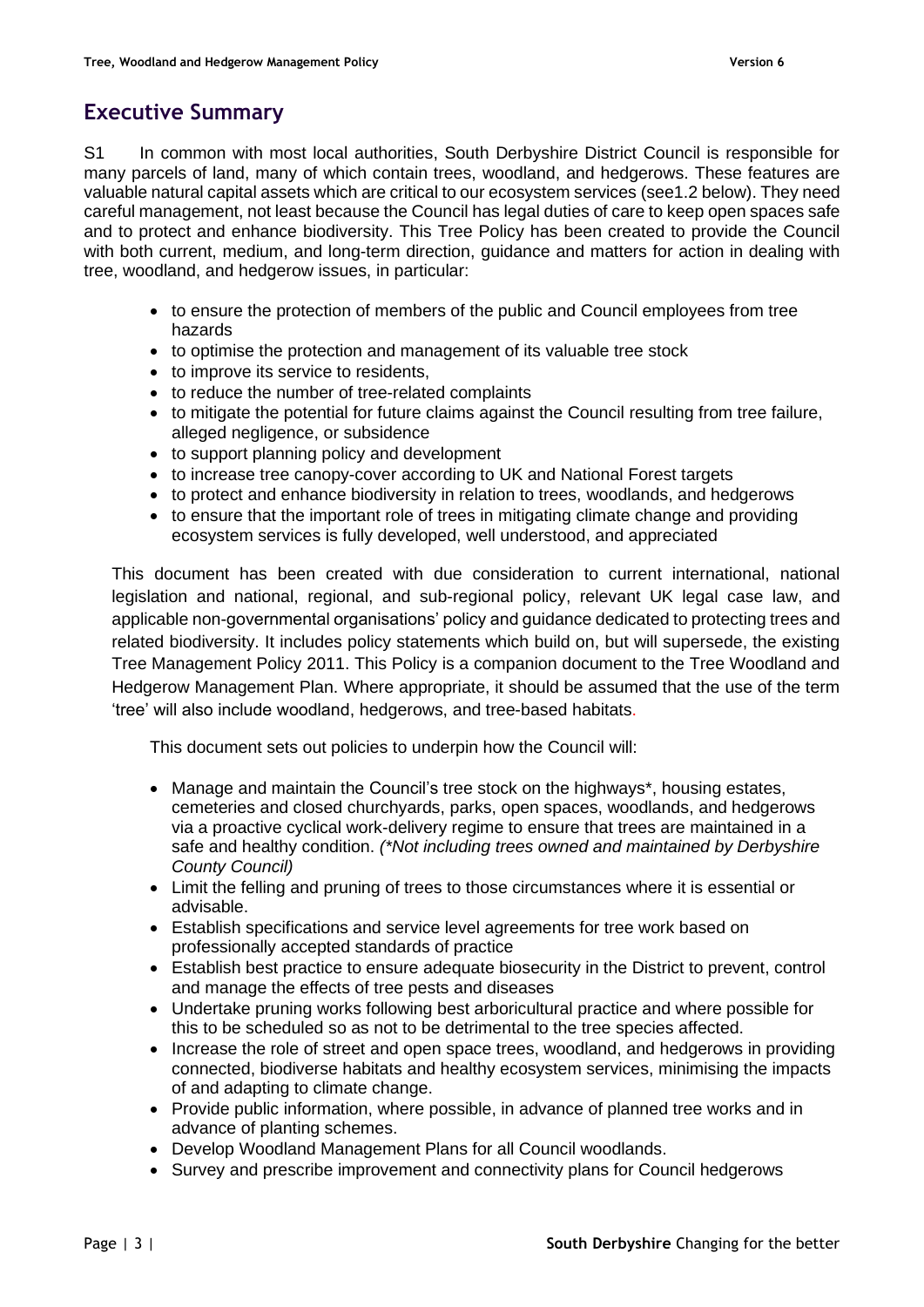• Use current planning legislation to protect those trees it considers to be threatened or that it values. Applications to carry out work to protected trees will be evaluated carefully before permission is given.

Although the Council will deliver this wide range of services in its management of the tree stock, like most other Council's, it will not usually provide services relating to several common issues related to tree "litter" and other annoyances (identified in Section 4) though Health and Safety shall always be paramount.

The Council will seek compensation from any external organisation or individual responsible for significant damage to, or removal of, any Council owned tree(s) to the value as calculated by Capital Asset Valuation for Amenity Trees (CAVAT).

Considerable emphasis has been placed on a more integrated approach to managing the District's trees.

## **Introduction**

As tree owners with regulatory and duty of care obligations, the Council has direct responsibility to ensure that its trees do not pose an unacceptable hazard or level of risk to the public or property. Tree safety management requires limiting the risk of harm from tree failure while maintaining and protecting the benefits conferred by trees. To manage and address these risks and discharge the Council's statutory duties associated with trees it has to:

- Establish best practice in surveying, mapping and regularly inspecting trees as part of a robust risk management procedure
- enable consistency in the quantity and quality of tree works being carried out and predictability in outputs/ outcomes.
- provide a basis for supporting robust planning policy in relation to trees.
- offer effective mechanisms to manage public expectations.
- handle ad-hoc requests efficiently and effectively.
- contribute to ensuring positive environmental outcomes from new developments.
- protect and enhance biodiversity related to trees, woodlands, and hedgerows.

Those involved in the care for the Council's trees are in the front line of a challenging national struggle to manage a range of potentially very damaging and harmful pests and diseases, many of which have arrived from, or are an imminent threat from, abroad.

In addition to its statutory biodiversity duty and general duty of care, district councils have a regulatory role in ensuring the preservation of trees and woodlands that offer high public amenity value, regardless of their public or private ownership and the provision and protection of adequate green infrastructure in new developments.

The Council's Corporate Plan sets out its ambition *"to improve the environment of the District, to tackle climate change, to enhance the attractiveness of South Derbyshire and deliver excellent services"*

This document brings together all these themes to ensure that the Council can properly manage its trees into the long-term future and provides a framework which details the Council's approach to the management and enhancement of its tree stock. It outlines the mechanism by which the Council will achieve its strategic vision for trees: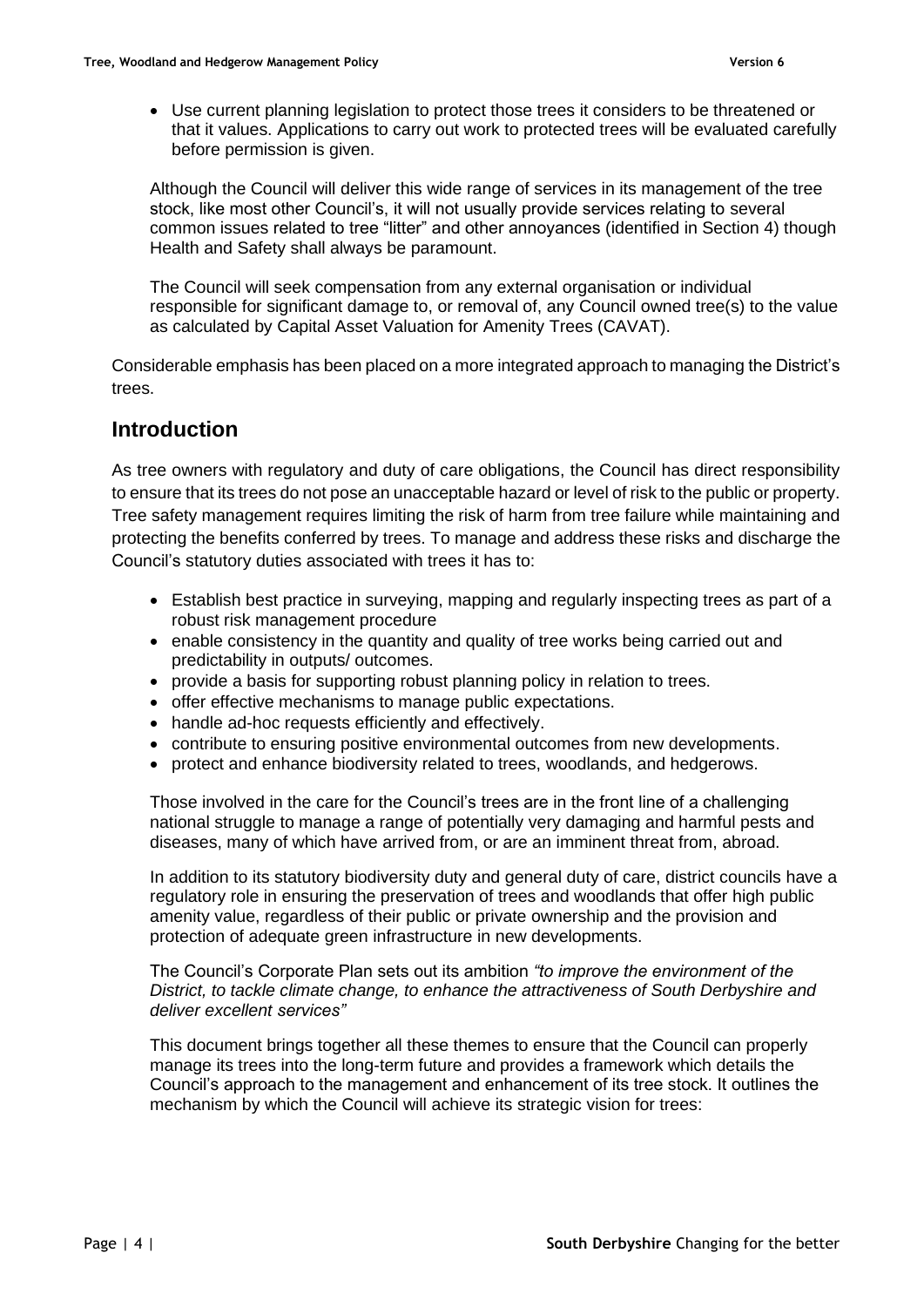## **Vision**

*"South Derbyshire will be a District where the natural capital of its trees, woodlands and hedgerows are fully valued, properly managed and well-maintained so that they can make their optimum contribution to ecosystem services and the health and well-being of the community, whilst providing aesthetic and seasonal pleasure to today's residents, visitors and to future generations."*

## **Mission**

*"To protect, improve, increase and sustain the tree population and canopy cover of the Council and the National Forest for the benefit and enjoyment of current and future generations.''*

## **Core Aims and Objectives**

The aims of this Management Plan are ultimately to:

- 1. To ensure the Council complies with its duties to protect members of the public, Council employees and property from tree hazards;
- 2. To value, protect and improve the quality and safety of the District's tree stock through the legal and physical protection and management of trees;
- 3. Ensure that trees, woodlands, and hedgerows contribute fully to a healthier and more attractive local environment;
- 4. Develop and improve the District's natural capital, tree canopy, ecological network and biodiversity where trees are included or impacted;
- 5. Effectively manage the impact of trees on residents, businesses and organisations;
- 6. Raise the profile, value and understanding of trees, woodland and hedgerows (and their issues) for the benefit of the District;
- 7. To ensure that sufficient resources are available to deliver the agreed objectives and action plan

## **Objectives**

To achieve the vision, mission and aims the Council has the following objectives:

- 1. To ensure that there is an efficient, effective, and economically sound programme of management to keep the Council's trees safe and healthy and in good order;
- 2. To ensure that there is an efficient, effective, and economically sound programme of delivering maintenance to keep the Council's trees safe and healthy;
- 3. To continue to protect the District's trees, woodlands, and hedgerows by improving and strengthening partnerships and legal and physical processes and procedures;
- 4. To ensure the proper protection, management and augmentation of the District's ecological network, tree canopy, tree-based habitats, and biodiversity which relates to trees;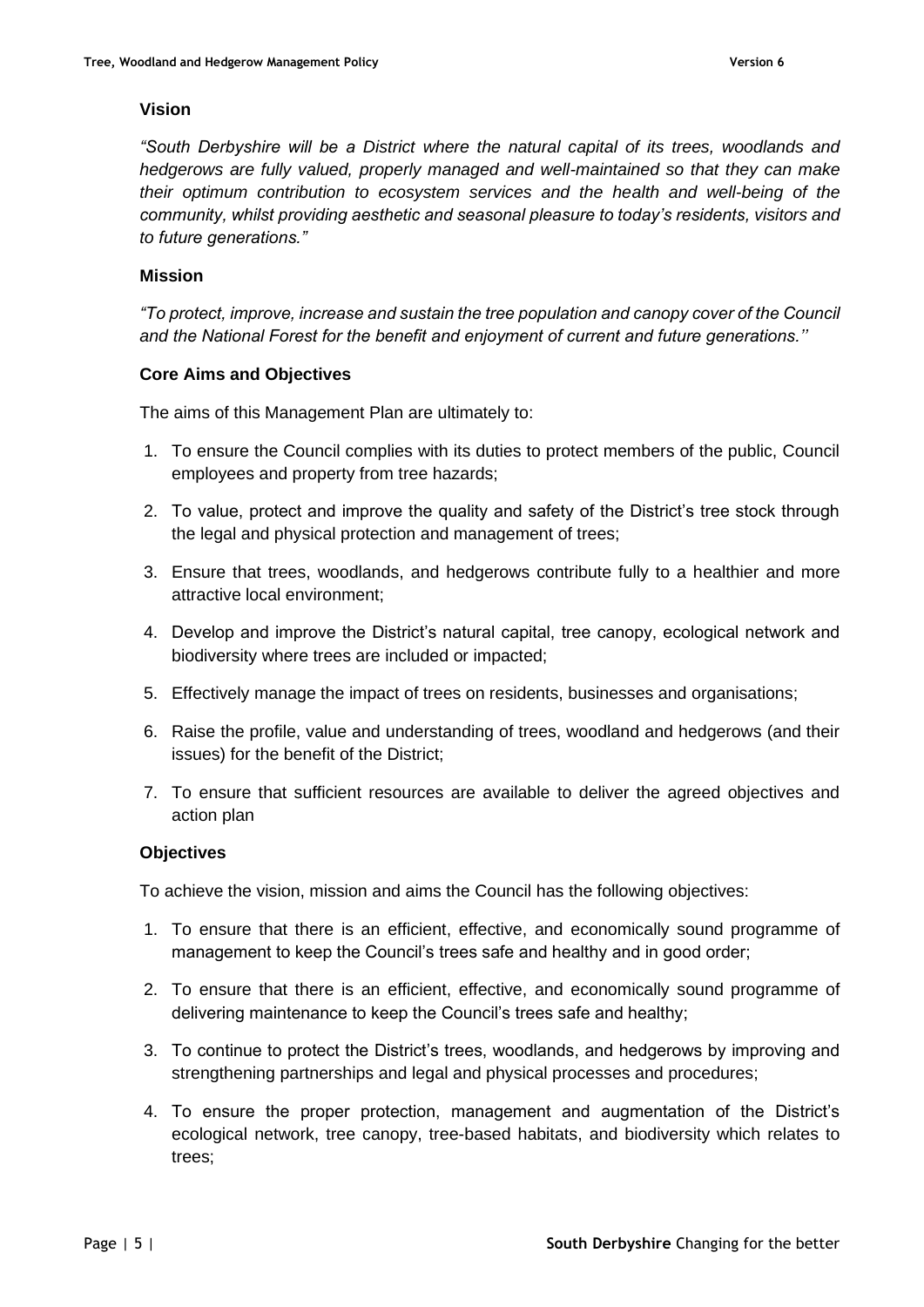5. To deal effectively with tree-related community issues and customer enquiries

# <span id="page-5-0"></span>**1.0 The Policy**

## <span id="page-5-1"></span>**1.1 Purpose of this Tree, Woodland and Hedgerow Management Policy**

- 1.1.1 This Policy defines the Council's agreed approach to managing its trees, woodlands and hedgerows and will be the document which may be used when any legal or policy tree matters are considered. It is intended to act as a point of reference for the public, Councillors, officers and professionally interested people to enable informed discussion. It establishes a clear, consistent, and structured approach to managing tree-related issues. This is a companion document to the Tree Woodland and Hedgerow Management Plan and includes policy statements which build on, but will supersede, the existing Tree Management Policy 2010. Where appropriate, it should be assumed that the use of the term 'tree' will also include woodland and hedgerows
- 1.1.1 The Council will respond to tree enquiries, complaints, and service requests, within the parameters set out in this document and Council procedures

Policies are set out as **overarching policies** or **management policies**, and some are dealt with in additional **specific policy points**

Together with the Tree, Woodland and Hedgerow Plan, these policies should provide clear guidance for the management and maintenance of the District's trees for the future

## **1.1.2** Natural Capital and Ecosystem Services

This Policy is framed using the concepts of "natural capital" and "ecosystem services" to link in with the Council's aim to improve its environmental and sustainability performance through its commitment to maintaining success in achieving ISO 14001 and improving biodiversity and nature recovery. The emergence of the concept of 'natural capital' in recent decades reflects a recognition that environmental systems (in particular, trees, woodland, and hedgerows) play a fundamental role in determining a council's economic output and social well-being — providing resources and services, and, preventing flooding, absorbing emissions and toxins.

The many environmental, social, and economic benefits of trees and woodlands are wellrecognised and are identified in the Management plan, but factors such as the pressures on existing trees, opportunities for new tree planting and the impact of development etc. should not be dealt with in isolation, or in a reactive manner, but as part of an integrated approach to tree management.

## <span id="page-5-2"></span>**1.3 Tree Challenges**

- 1.3.1 Road surfaces and Infrastructure Trees can have negative effects on the surface of footways, carriageways and built structures such as walls, fences etc. through annual stem growth and/or direct root damage which can cause subsidence, disturb or block drains and ditches etc.
- 1.3.2 Leaf litter Trees can shed bud cases, blossom, seeds, fruit, leaves, needles etc. depending on the season. These can be problematic for street-cleansing, disposal, gutter and drain clearance etc
- 1.3.4 Trees, like many plants, are a source of pollen which can be allergens for certain people.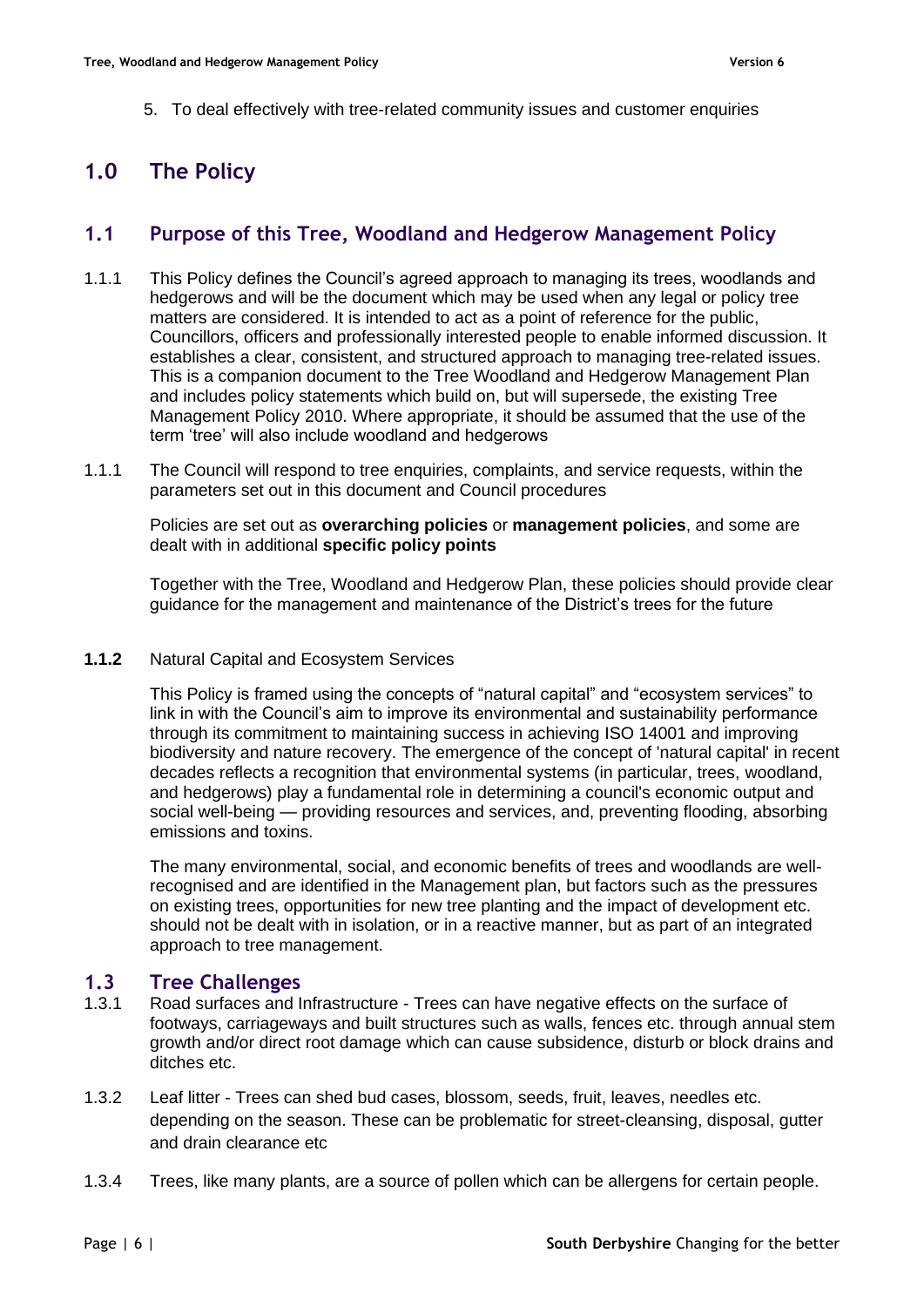- 1.3.5 There has been a significant increase in the number of non-native tree pests and diseases being introduced to the United Kingdom since the early 2000s. Many of these are having a serious impact on human health such as Oak Processionary Moth and Brown-tail Moth, and tree health, for example, Ash Die-Back, Acute Oak Decline and Bleeding Canker of Horse Chestnut. There is a need for the Council to take action to provide our trees, woods, and forests with greater protection. Implementing appropriate biosecurity measures, can significantly reduce the risk of introducing and spreading tree pests and diseases, and having to deal with the consequent financial impact. The Council should also plan to provide a coordinating role in ensuring the safety of the public in the District as a result the future impact of any of these diseases, especially where other landowners' trees pose a hazard to the public.
- 1.3.6 As part of the Council's Climate Emergency declaration it recognises the importance of the role of trees, woodlands, and hedgerows in sequestering carbon dioxide. The Council will need to make provision to adjust its planting programmes and tree selection according to changing conditions.

## <span id="page-6-0"></span>**2.2 Key Passages from Key Documents**

## 2.3.1 **Local Plan Policies**

2.3.2 Key Local Plan policies included in the South Derbyshire Part 1 Local Plan includes Policy BNE1 (Design Excellence); BNE3 (Biodiversity); LBNE4 Landscape Character and Local Distinctiveness and INF8 (The National Forest). In addition, the Council's Part 2 Local Plan includes a specific policy to manage the likely effects of development on trees and hedgerows. This is Policy BNE7 (Trees, Woodland and Hedgerows). Corporate Plan **Statements** 

## 2.4.1 **Corporate Priorities and Key aims**

## 2.4.2 **Our Future**

- a. Support economic growth and infrastructure
	- i. Enable the delivery of housing across all tenures to meet Local Plan targets
	- ii. Influence the improvement of infrastructure to meet the demands of growth
- b. Transforming the Council
	- i. Provide modern ways of working that support the Council to deliver services to meet changing needs

## 2.4.3 **Our People**

- c. Supporting and safeguarding the most vulnerable
	- i. Promote health and wellbeing across the district
- d. Deliver excellent services
	- i. Ensure consistency in the way the Council deals with its service users
	- ii. Have in place methods of communication that enables customers to provide and receive information
	- iii. Ensure technology enables us to effectively connect with our communities
	- iv. Invest in our workforce

## 2.4.4 **Our Environment**

- e. Improve the environment of the district
	- i. Enhance biodiversity across the District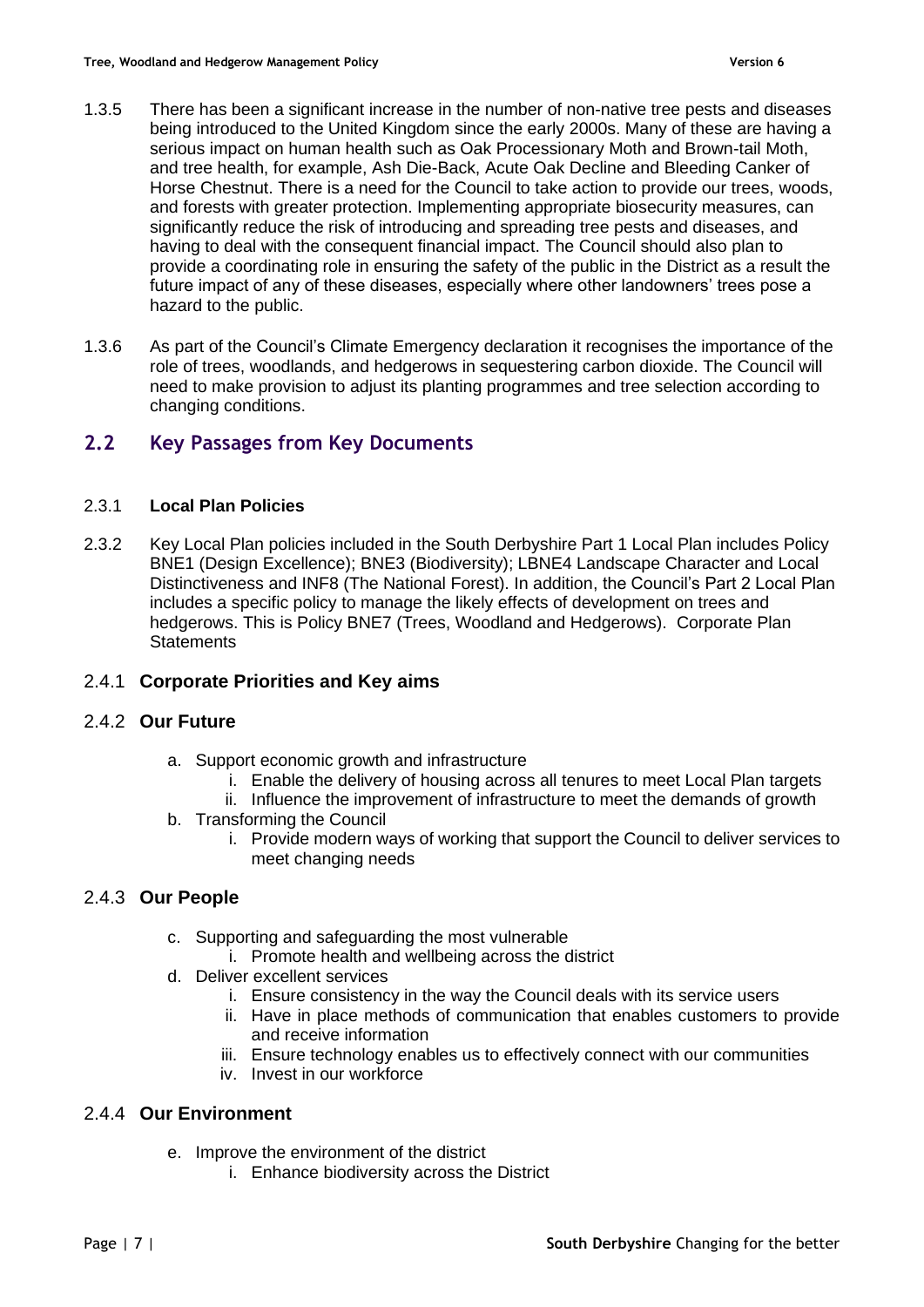- f. Tackle Climate Change
- i. Strive to make South Derbyshire District Council carbon neutral by 2030 g. Enhance the attractiveness of South Derbyshire
	- i. Enhance the appeal of Swadlincote town centre as a place to visit
	- ii. Improve public spaces to create an environment for people to enjoy.

# **Tree Policy Statements**

## <span id="page-7-0"></span>**3.1 Over-arching Policy Statements**

| 3.1.1 | The Council shall adopt a proactive approach to protecting and managing the District's<br>trees. These policies will apply to all the Council's trees. The Council's Tree officer will<br>be the primary point of contact for all District tree issues in the first instance.                                                                                                                                                                                                                                                                                                                                                                          |
|-------|--------------------------------------------------------------------------------------------------------------------------------------------------------------------------------------------------------------------------------------------------------------------------------------------------------------------------------------------------------------------------------------------------------------------------------------------------------------------------------------------------------------------------------------------------------------------------------------------------------------------------------------------------------|
| 3.1.2 | The Council shall undertake the recording, surveying and mapping of individual trees,<br>groups and woodlands on Council-managed land within the boundaries of the District<br>and will arrange their regular and routine inspection as required for each type and<br>situation                                                                                                                                                                                                                                                                                                                                                                        |
| 3.1.3 | The Council shall undertake the regular and routine risk assessment of its sites and<br>trees and carry out re-inspection as required by its agreed procedures and programmes                                                                                                                                                                                                                                                                                                                                                                                                                                                                          |
| 3.1.4 | The Council shall identify the work required on its trees in a regularly updated<br>programme and shall ensure that the Council's tree stock is maintained in a cost-<br>effective manner, which maximises natural capital, visual amenity, and associated<br>benefits whilst minimising risks to public safety. The Council will work to create a<br>balance between the needs of the residents, whilst still preserving the amenity of the<br>area.<br>The Council will provide public information, where appropriate, in advance of planned<br>tree works and in advance of planting schemes.                                                       |
| 3.1.5 | The Council shall use current planning legislation to protect those trees it considers to<br>be threatened and/or that it values. Applications to carry out work on protected trees will<br>be evaluated carefully before permission is given. The Council shall also develop<br>adequate procedures to protect its trees from damage by residents, developers etc. and<br>will seek compensation from any organisation or individual responsible for significant<br>damage to, or removal of, any council owned tree(s). Damage value may be calculated<br>using the UK Court validated Capital Asset Valuation for Amenity Trees (CAVAT)<br>process. |
| 3.1.6 | The Council shall ensure that every Council-owned tree that is the subject of any<br>enquiry or complaint will be inspected on an individual basis. An inspection will be<br>undertaken for any such tree, and the Council will undertake any works identified in line<br>with best practice and this policy. Where possible, appropriate advice will be given.                                                                                                                                                                                                                                                                                        |
| 3.1.7 | The Council shall establish best practice to ensure adequate biosecurity in the District to<br>prevent, manage the effects, and control serious tree pests and diseases which cause<br>harm to public health or the tree stock                                                                                                                                                                                                                                                                                                                                                                                                                         |
| 3.1.8 | The Council will develop Woodland Management Plans and/or management<br>prescriptions for all Council woodlands and survey and prescribe improvement and<br>connectivity plans for Council hedgerows                                                                                                                                                                                                                                                                                                                                                                                                                                                   |
| 3.1.9 | The Council shall always use professionally recognised methods and standards of<br>arboricultural practice as recommended in the British Standard 3998: 2010 -                                                                                                                                                                                                                                                                                                                                                                                                                                                                                         |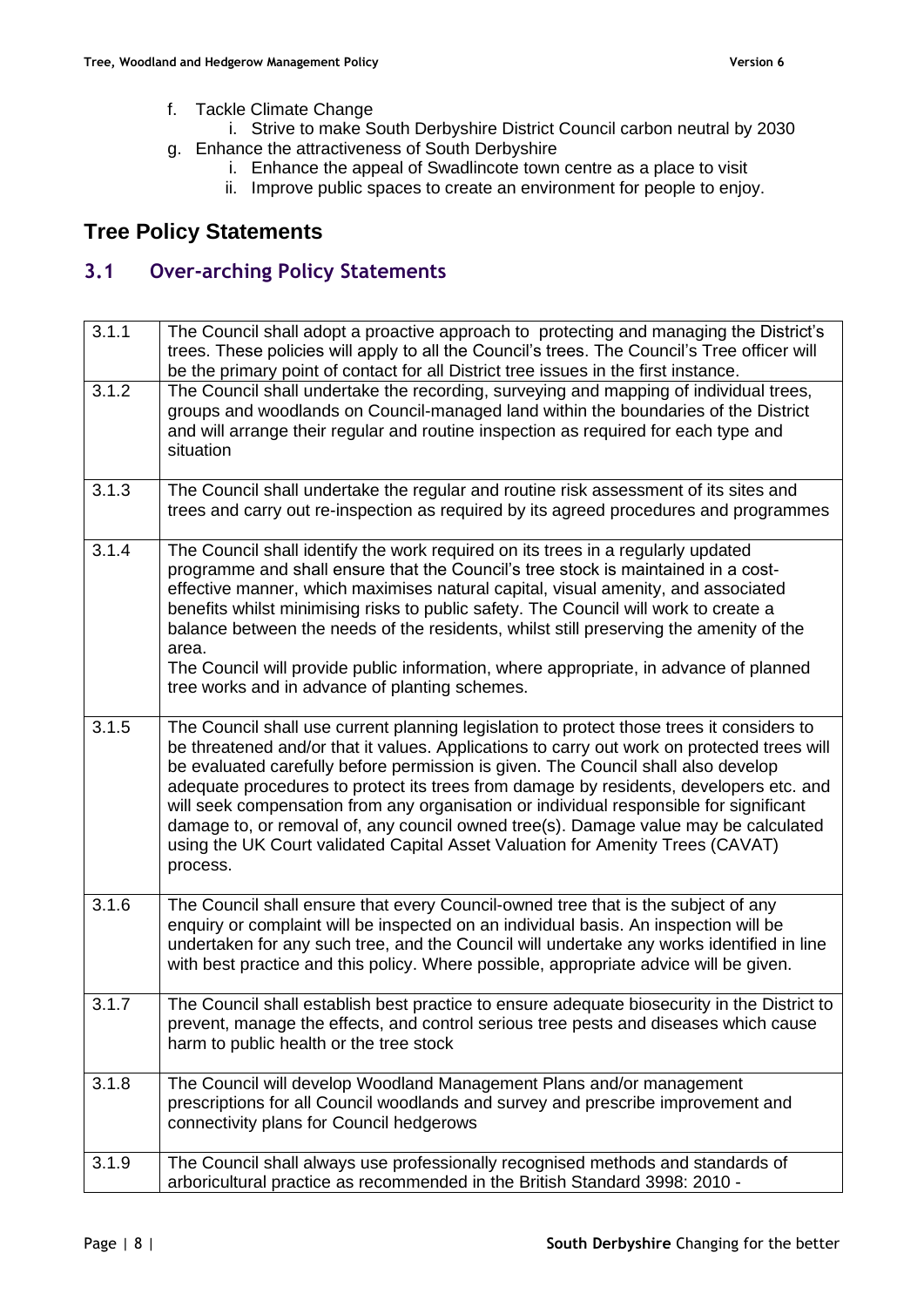|        | Recommendations for Tree Work document in its tree management and maintenance<br>work programmes and develop specifications, schedule of rates and service level<br>agreements to ensure efficiency, effectiveness, and economy. Work shall be scheduled<br>and timely so as not to be detrimental to the tree species affected.                                                                     |
|--------|------------------------------------------------------------------------------------------------------------------------------------------------------------------------------------------------------------------------------------------------------------------------------------------------------------------------------------------------------------------------------------------------------|
| 3.1.10 | The Council shall always use professionally recognised standards and/or arboricultural<br>techniques to ensure environmental/ ecological best practice and will always identify<br>and ensure appropriate management of trees in line with its plans for nature recovery,<br>biodiversity, its Biodiversity Network, wildlife corridors or as landscape features, and<br>using guidance from BS42020 |
| 3.1.11 | The Council shall promote and communicate the positive contribution and benefits<br>made by trees to the district                                                                                                                                                                                                                                                                                    |
| 3.1.12 | The Council shall replant at least one tree, preferably three, whenever one is removed,<br>whether due to health and safety, planting loss or other reasons. The newly planted tree<br>will be positioned as close as practicable to the removed one. BS 8545 will be used as<br>guidance for best practice                                                                                          |
| 3.1.13 | The Council shall aim to increase tree canopy cover* to a minimum of National Forest<br>(or other legally required) targets, improve habitat connectivity, and meet carbon offset/<br>climate emergency targets, by undertaking the planting of new trees, woodlands,<br>community orchards, nutteries and hedgerows where suitable opportunities arise.                                             |
|        | *Canopy cover is an emerging issue for inclusion within the Councils Climate and<br>Environment Action Plan and this issue is likely to be the subject of objectives and<br>targets in future versions of the Climate and Environment Action Plan"                                                                                                                                                   |
| 3.1.14 | The Council shall make adequate resources available to ensure that it complies with its<br>duty of care in respect of tree safety and other legal obligations and will develop a<br>claims process for infrastructure damage and/or personal injury claims                                                                                                                                           |
| 3.1.15 | The Council shall ensure that this Policy is be reviewed at least every five years or when<br>there are major changes to legislation or best practice in respect of tree management.                                                                                                                                                                                                                 |
| 3.1.16 | The Council shall inspect, risk assess and prioritise tree work according to methodology<br>defined in Section 4.                                                                                                                                                                                                                                                                                    |
| 3.1.17 | All tree work shall comply with, and will be quality assessed against, the Council's Tree-<br>Work Specification (Appendix 1) and the appropriate British Standards.                                                                                                                                                                                                                                 |
| 3.1.18 | The delivery of tree management and maintenance work and customer enquiry and<br>complaint management will be assessed and measured using a Quality Assurance and<br>Performance Management System                                                                                                                                                                                                   |

# <span id="page-8-0"></span>**3.2 Tree Work Management Policies**

Decisions on tree work will be made according to the policies listed below:

| 3.2.1 | Where a tree<br>poses a safety risk | The Council will remove dangerous trees or parts of trees in its<br>ownership. Safety considerations will always be given priority.                                                                                                                                      |
|-------|-------------------------------------|--------------------------------------------------------------------------------------------------------------------------------------------------------------------------------------------------------------------------------------------------------------------------|
|       |                                     | Where trees on private land represent an immediate threat to<br>people or property the Council will use its powers/ duty to legally<br>intervene, alert the owner and, when necessary, arrange for work<br>to be carried out and, where possible, recharge the landowner |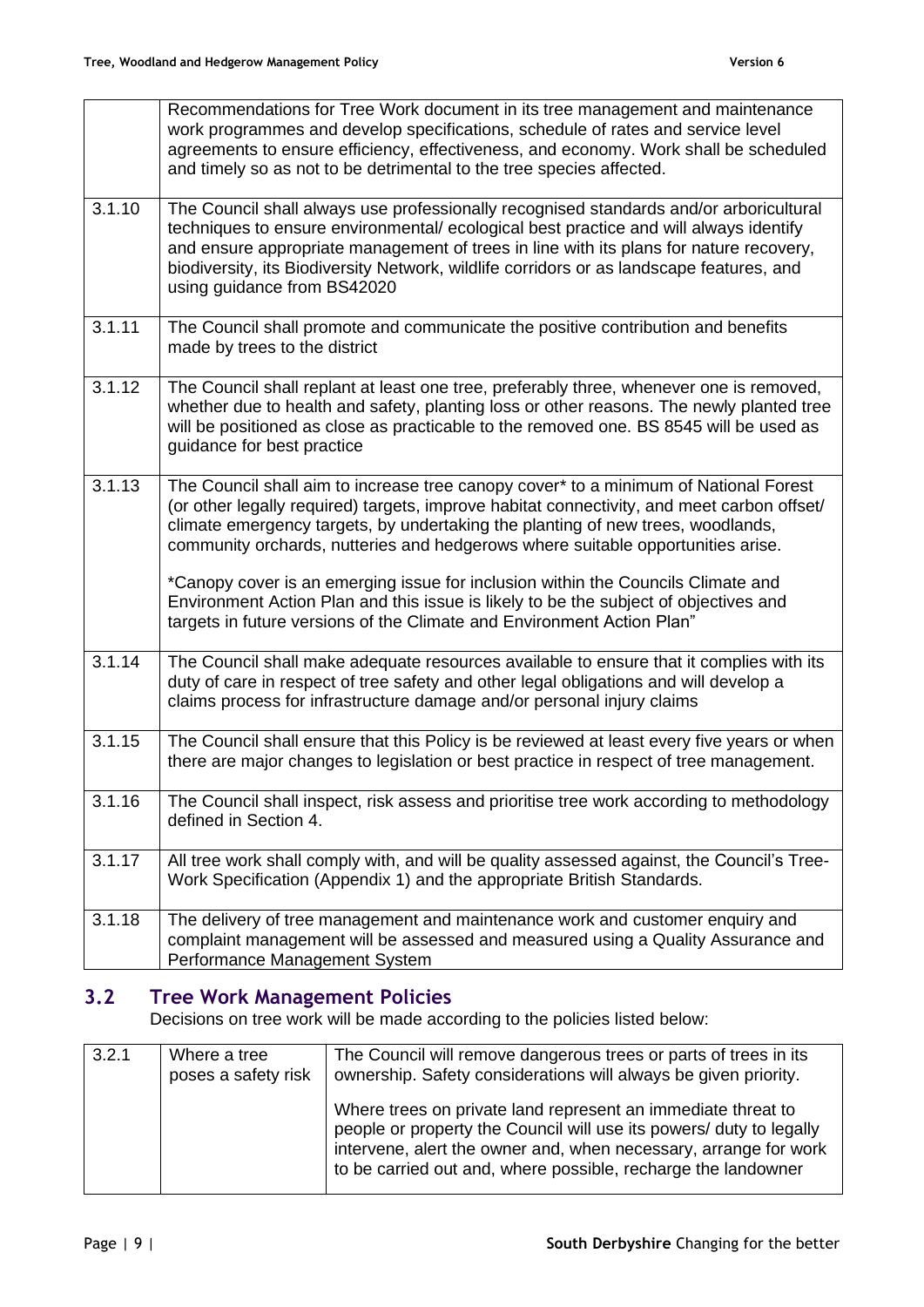|       |                                                                                                                              | Where trees on unregistered land represent an immediate threat<br>to people or property the Council will assess the severity of the<br>risk and the site location and conditions and take appropriate<br>action, at its own expense, if necessary, pro bono publico, to meet<br>its duty of care responsibilities                                                                                                                                                                                                                                                                                                                                                                                                                                                                                                                                                                                                                             |
|-------|------------------------------------------------------------------------------------------------------------------------------|-----------------------------------------------------------------------------------------------------------------------------------------------------------------------------------------------------------------------------------------------------------------------------------------------------------------------------------------------------------------------------------------------------------------------------------------------------------------------------------------------------------------------------------------------------------------------------------------------------------------------------------------------------------------------------------------------------------------------------------------------------------------------------------------------------------------------------------------------------------------------------------------------------------------------------------------------|
| 3.2.2 | <b>Council trees</b><br>touching buildings<br>and structures                                                                 | The Council will cut back its trees from properties where they<br>touch windows, walls, roofs or gutters and to avoid light structures<br>such as aerials, tiles or gutters being damaged by its trees moving<br>in the wind and prevent property being engulfed. Preventative<br>measures will be undertaken to avoid future damage where<br>necessary.                                                                                                                                                                                                                                                                                                                                                                                                                                                                                                                                                                                      |
| 3.2.3 | <b>Where Council</b><br>trees are interfering<br>with pedestrian or<br>vehicular<br>movement on<br>footpaths or<br>highways. | The Council will maintain clearance for pedestrians and vehicles<br>over footways and roads respectively. Guidance recommends that<br>a minimum clearance of 2.1m over footpaths and 5.2m above the<br>carriageway of adopted highways be maintained. Trees on open<br>spaces, which are not blocking the highway or sightline, will be left<br>with a more natural shape where the branches may extend down<br>to the ground                                                                                                                                                                                                                                                                                                                                                                                                                                                                                                                 |
| 3.2.4 | Council tree<br>blocking sightlines<br>or road signage,<br>streetlights and any<br>other street<br>furniture.                | The Council will clear any sightline where it is being blocked by<br>low branches. To maintain vehicular and pedestrian safety.<br>The Council will cut branches that are impeding streetlights, road<br>signs and other street furniture, etc. To maintain vehicular and<br>pedestrian safety.                                                                                                                                                                                                                                                                                                                                                                                                                                                                                                                                                                                                                                               |
| 3.2.5 | Roots/growth<br>affecting hard<br>surfaces,<br>infrastructure or<br>property                                                 | Where it has been identified that roots or stems of Council trees<br>growing under footpaths or close to property are the cause of<br>problematic surface lift or subsidence, blocked or disturbed<br>drains/ ditches etc. the Council will, or encourage the owner to,<br>find an engineering solution. Felling will only be considered where<br>the repair is essential and all other solutions have been<br>considered and dismissed, usually when a satisfactory result<br>cannot be achieved without damage to the root system that will<br>undermine the future health and stability of the tree                                                                                                                                                                                                                                                                                                                                        |
| 3.2.6 | Previously<br>inappropriately<br>planted Council<br>trees on Public<br>Open Spaces.                                          | Where it has been clearly identified by the Tree Officer and/or<br>external professional expertise, that trees have been planted too<br>close to structures and are outgrowing their surroundings, pruning<br>will be undertaken. Where trees are growing close to fences<br>and/or boundary walls, engineered solutions will always be<br>considered before felling. If future growth potential means that<br>damage is foreseeable and unavoidable as the tree grows, pre-<br>emptive felling may be the only long-term solution. There may<br>also be an occasion where, because of essential works, situation<br>or species, the tree is considered inappropriate to the site and<br>may be removed. This may include thinning out tree plantings to<br>allow other species to develop. Retained trees pre-dating a<br>development site, due to poor planning/ inappropriate<br>development, will not normally be considered for removal. |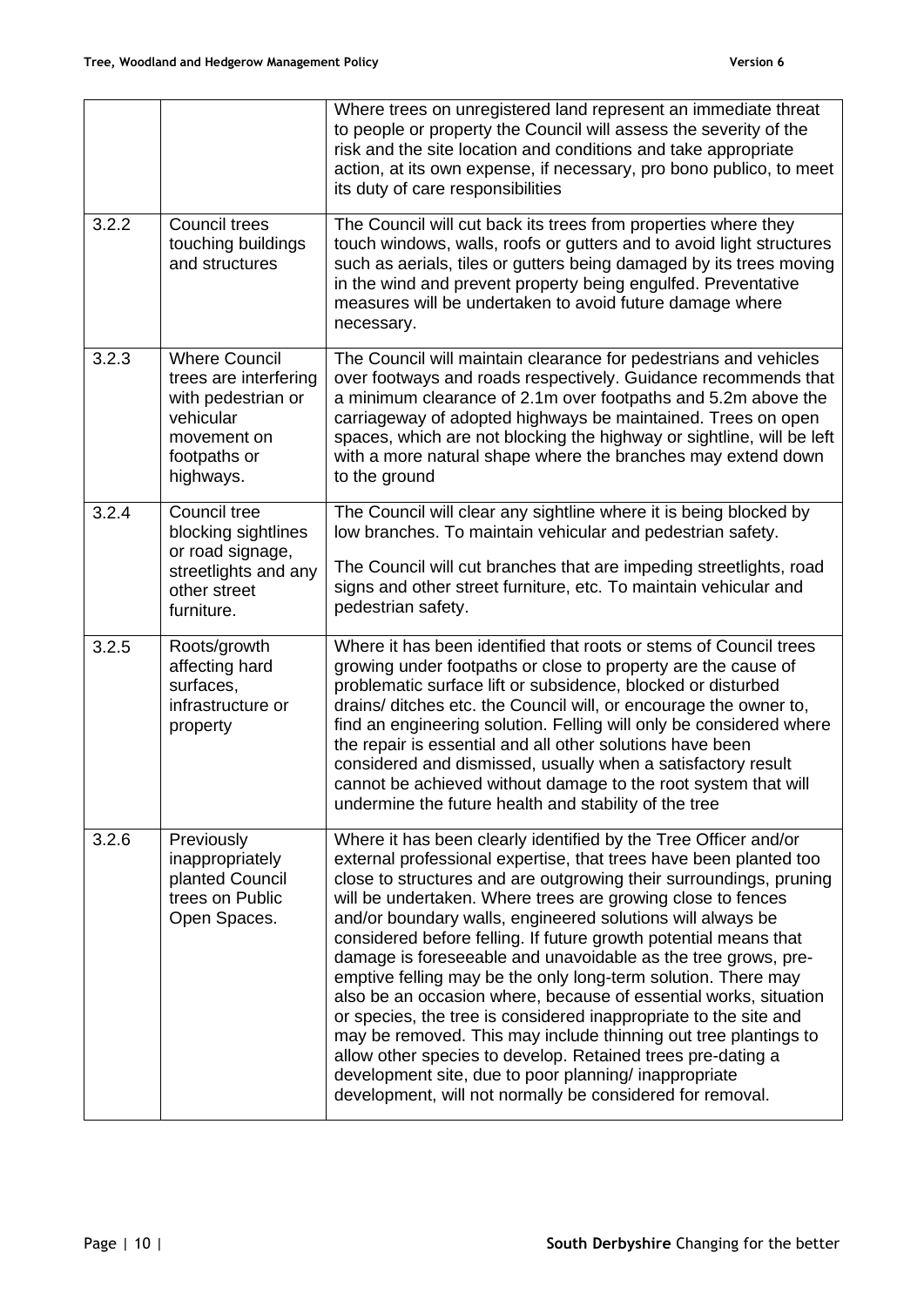| 3.2.7  | New planting<br>schemes and the<br>impacts on<br>biodiversity.                                     | The Council will give due consideration to the retention, recovery,<br>connectivity, and creation of habitats when planning new tree<br>planting schemes, to increase the biodiversity and amenity value<br>of the District.                                                                                                                                                                                                                                                                                                                                                                                                                                                             |
|--------|----------------------------------------------------------------------------------------------------|------------------------------------------------------------------------------------------------------------------------------------------------------------------------------------------------------------------------------------------------------------------------------------------------------------------------------------------------------------------------------------------------------------------------------------------------------------------------------------------------------------------------------------------------------------------------------------------------------------------------------------------------------------------------------------------|
| 3.2.8  | Council trees<br>affecting solar<br>panels.                                                        | Works will only be carried out on trees which are restricting the<br>efficiency of solar panels where the solar panel pre-dates the<br>presence of the tree.                                                                                                                                                                                                                                                                                                                                                                                                                                                                                                                             |
| 3.2.9  | Liveability issues<br>regarding natural<br>phenomena.                                              | Tree work and clearance work will not be carried out solely to<br>alleviate problems caused by natural and/ or seasonal tree litter<br>phenomena such as follows:<br>fallen leaves, pine needles, twigs etc.<br>sap exudation (e.g., honeydew)<br>falling fruits, nuts, blossom, bud cases etc<br>bird droppings<br>reduction or increase moisture to gardens<br>sucker growth<br>germinating seeds from trees<br>blocked or obstructed drains, gutters, flat roofs from tree<br>deposits and leaves; presence of algae, moss build up                                                                                                                                                   |
| 3.2.10 | The Council will<br>not carry out tree-<br>pruning or tree<br>removal directly<br>attributable to: | TV or satellite/Wi-Fi signal reception.<br>$\bullet$<br>blocking of sunlight or man-made lighting during any part<br>of the day.<br>blocking or obstruction of a view from a residence.<br>Interference with telephone or electricity cables (this is the<br>responsibility of utility providers)                                                                                                                                                                                                                                                                                                                                                                                        |
| 3.2.11 | Pruning to prevent/<br>alleviate crime,<br>youth nuisance and<br>anti-social<br>behaviour          | The Council will not fell or prune Council-owned trees solely to<br>alleviate problems caused by crime, youth nuisance or anti-social<br>behaviour, unless there is clear evidence that all other<br>approaches have been tried and have not been successful. These<br>measures would include, surveillance, Public Spaces Protection<br>Orders (PSPOs), attempts to arrest/ prosecute offenders, youth<br>street-worker interventions, SARA model (Scanning, Analysis,<br>Response, Assessment) etc. The preservation of the tree will take<br>precedence over such considerations.<br>Unauthorised tree swings, structures etc. will be removed where<br>necessary for safety reasons. |
| 3.2.12 | Third party<br>sponsorship                                                                         | The Council will consider accepting third party sponsorship for<br>tree work only where there are good arboricultural reasons but are<br>not priority work for the Council. Such work shall be carried out<br>using sound arboricultural practice by approved professional<br>contractors with Tree Officer supervision if required.                                                                                                                                                                                                                                                                                                                                                     |
| 3.2.13 | Overhanging<br>branches                                                                            | The Council has the same responsibility as a private landowner or<br>neighbour in respect of overhanging branches and is only obliged<br>to cut them back in circumstances where damage is being caused<br>to adjacent structures or where the tree has been identified as<br>being hazardous. Notwithstanding neighbours can cut back<br>branches to their property boundary, this should completed using                                                                                                                                                                                                                                                                               |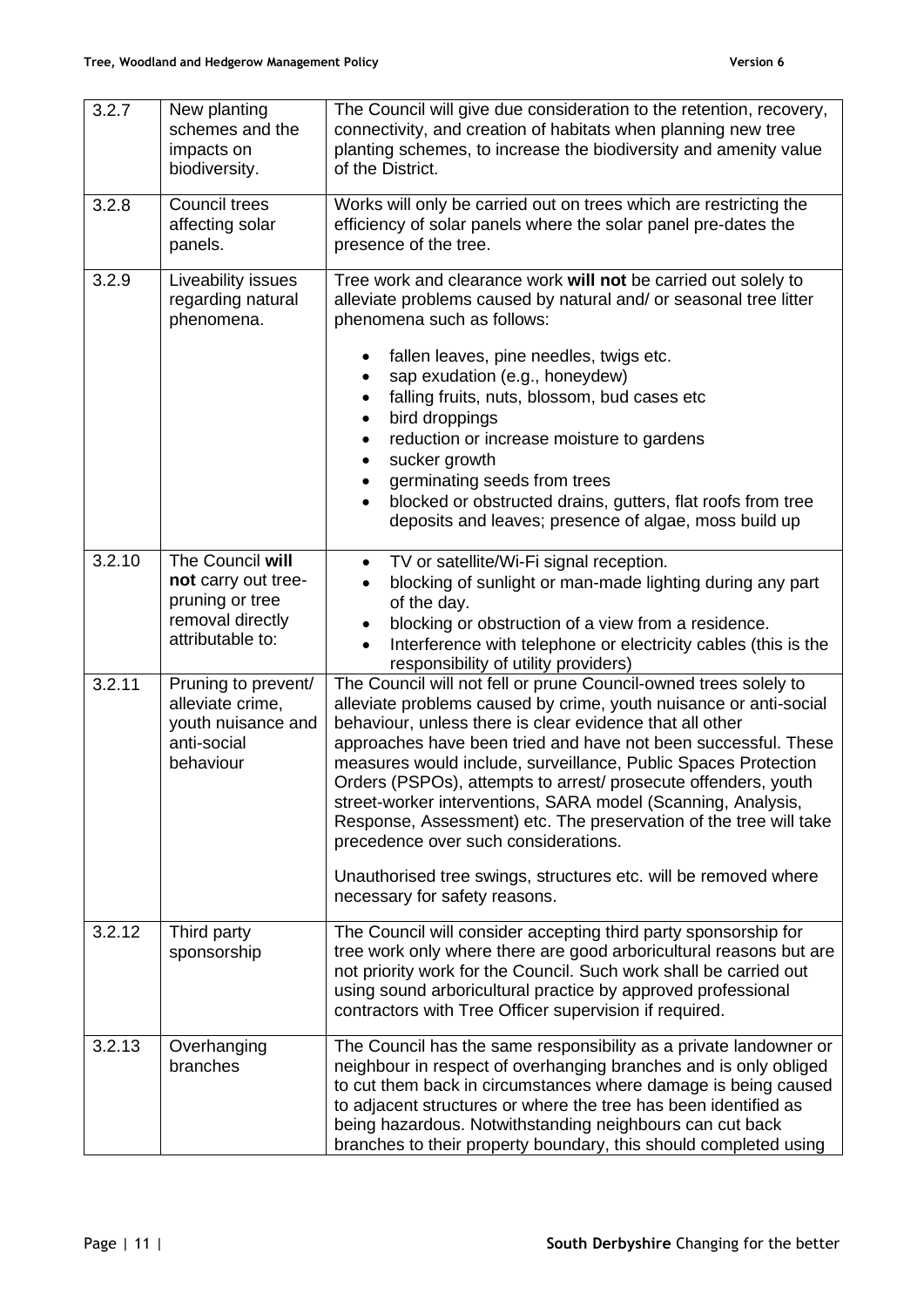|        |                                                                                 | good arboricultural practice, must not damage/ unbalance the tree<br>and only with prior consent from the Council                                                                                                                                                                                                                                                                                                                                                                                                                                                                                                      |  |
|--------|---------------------------------------------------------------------------------|------------------------------------------------------------------------------------------------------------------------------------------------------------------------------------------------------------------------------------------------------------------------------------------------------------------------------------------------------------------------------------------------------------------------------------------------------------------------------------------------------------------------------------------------------------------------------------------------------------------------|--|
| 3.2.14 | Tree planting $-$<br>trees, woodlands,<br>hedgerows, and<br>small shelter belts | The Council will plant specimen trees and new, species rich,<br>native woodlands and hedgerows in appropriate locations to meet<br>a variety of objectives, including habitat creation and connectivity,<br>carbon capture, the screening of unsightly development, the<br>provision of shelter and the enhancement of the landscape<br>ensuring planting the right tree in the right place                                                                                                                                                                                                                            |  |
|        |                                                                                 | The Council will work closely with The National Forest Company<br>in securing grants to help support the Council's tree planting<br>vision                                                                                                                                                                                                                                                                                                                                                                                                                                                                             |  |
|        |                                                                                 | All specimen trees will be planted and cared for according to the<br>Council's Planting Specification and BS 8545: 2014 (Trees: from<br>nursery to independence in the landscape)                                                                                                                                                                                                                                                                                                                                                                                                                                      |  |
| 3.2.15 | Veteran, aging,<br>notable, trees and<br>semi-natural<br>ancient woodlands      | The Council will manage veteran, aging and notable trees in a<br>way that preserves their unique characteristics. When managing<br>trees and woodlands, due consideration will be given to<br>biodiversity issues in line with the Biodiversity Duty for Public<br>Authorities enshrined in the Natural Environment and Rural<br>Communities Act 2006 and other relevant legislation                                                                                                                                                                                                                                   |  |
| 3.2.16 | Standards of tree<br>work                                                       | All works to Council trees will be carried out to comply with British<br>Standards 3998: 2010 'Recommendations for Tree Work'. Any<br>tree work for the Council shall be carried out by operatives fully<br>trained to undertake arboricultural tree work and should be<br>Arboricultural Association approved, or able to demonstrate that<br>they have achieved a similar standard of competency. All<br>personnel engaged in undertaking tree works must be adequately<br>trained and hold all the accepted minimum qualifications and be<br>fully competent with relevant experience in undertaking such<br>tasks. |  |
| 3.2.17 | Customer enquiries                                                              | Customer enquiries and complaints received will be considered<br>sympathetically and the Council will deal with each case on an<br>individual basis.                                                                                                                                                                                                                                                                                                                                                                                                                                                                   |  |
|        | Scope of Policy                                                                 | This Policy applies to all Council-owned trees                                                                                                                                                                                                                                                                                                                                                                                                                                                                                                                                                                         |  |
|        | <b>Additional Specific Policy Points</b>                                        |                                                                                                                                                                                                                                                                                                                                                                                                                                                                                                                                                                                                                        |  |
|        | Housing Trees*                                                                  | Tenants shall not undertake arboricultural works (pruning or felling<br>etc.) without written approval from Tree Officer, in accordance<br>with tenancy agreements. Tenancy agreements will make clear<br>who is responsible for managing existing trees on each property,<br>including those planted by current tenants and previous tenants.                                                                                                                                                                                                                                                                         |  |
|        |                                                                                 | Tenants must obtain Council permission before planting any<br>trees.                                                                                                                                                                                                                                                                                                                                                                                                                                                                                                                                                   |  |
|        |                                                                                 | Where housing land ownership is in dispute investigations will be<br>made aiming to resolve tree ownership issues.                                                                                                                                                                                                                                                                                                                                                                                                                                                                                                     |  |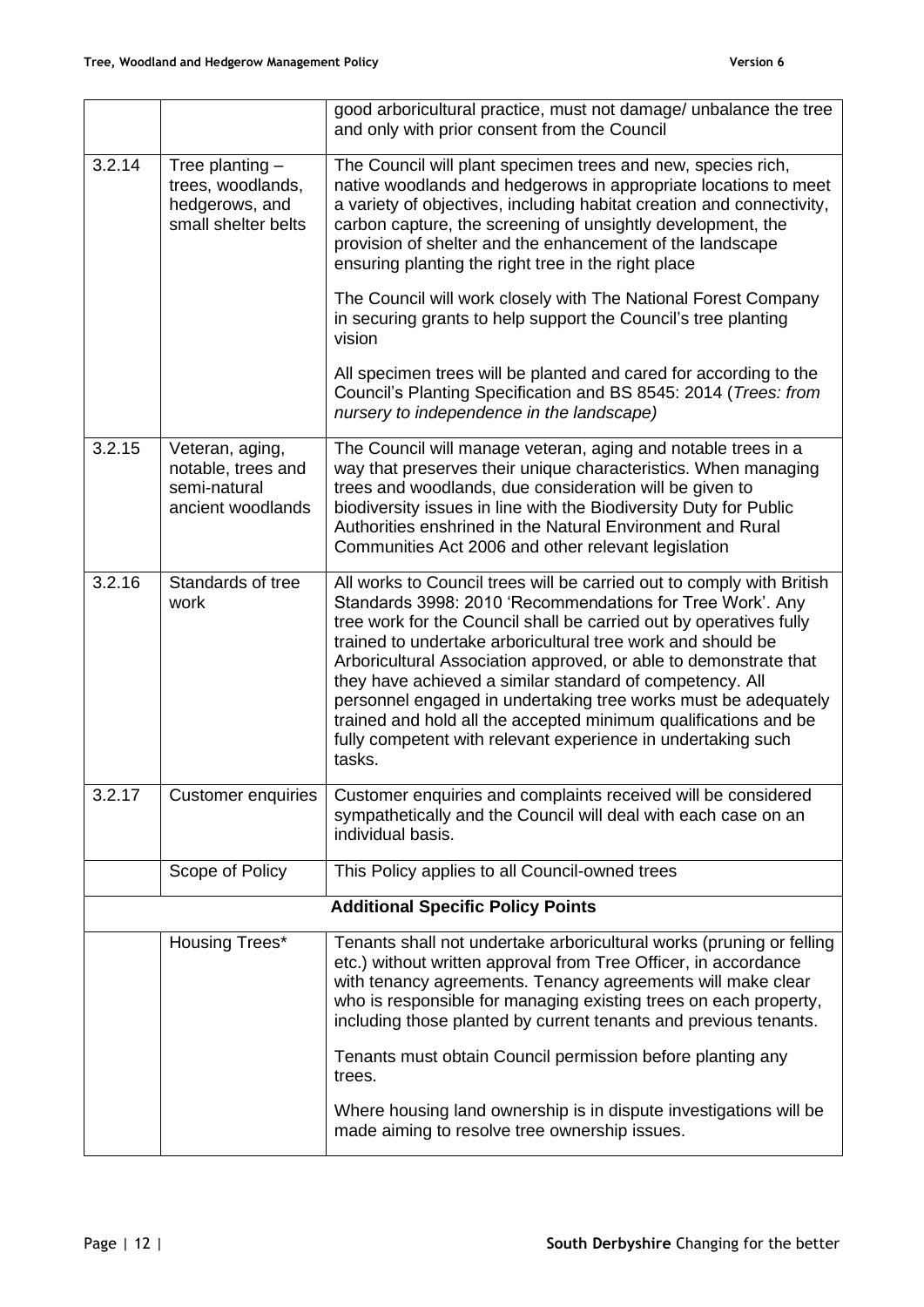|                                          | The new planting of fast-growing conifers, for example, Leyland<br>Cypress, will be actively discouraged on Housing Dept. land. Only<br>in exceptional circumstances will such planting be allowed.                                                                                                                          |
|------------------------------------------|------------------------------------------------------------------------------------------------------------------------------------------------------------------------------------------------------------------------------------------------------------------------------------------------------------------------------|
|                                          | Tenants that are less able to maintain their gardens may be given<br>assistance by the in-house Operational Services team and /or<br>Housing Officers who would be able to report any issues.                                                                                                                                |
|                                          | Therefore, proactive inspections and tree work shall focus on<br>properties with substantial trees where the risk is more significant.<br>These properties will be identified, and the trees assessed, and<br>re-inspections set accordingly.                                                                                |
|                                          | *All council-owned and managed estates throughout the District<br>have open spaces and gardens which have been planted with<br>trees. It is here that tenants and housing communities come into<br>the closest contact with trees. This Policy applies to all the<br>Council's Housing land.                                 |
| <b>Corporate Property</b>                | All Corporate Property owned trees will be managed in line with<br>SDDC Tree Policy.                                                                                                                                                                                                                                         |
| Planning and<br><b>Strategic Housing</b> | The Council shall manage its trees, hedgerows and tree-related<br>habitats in line with the Council's Tree Policy to maximise their<br>contribution to the development opportunities in the District.                                                                                                                        |
|                                          | The Council will rationalise and review its TPO processes and<br>systems and review regularly to meet changing demands and<br>regulation.                                                                                                                                                                                    |
|                                          | The Council will review conditions relating to newly planted trees<br>in developments.                                                                                                                                                                                                                                       |
|                                          | The Council will review the protection status of trees on Public<br>Open Space maintained by management entities/companies.                                                                                                                                                                                                  |
|                                          | TPOs will be placed on all trees growing on public open space<br>which is transferred to management companies for maintenance.                                                                                                                                                                                               |
| Environmental<br>Health                  | Dangerous Trees on Private Land                                                                                                                                                                                                                                                                                              |
|                                          | The Council will use its discretionary powers under the Local<br>Government (Miscellaneous Provisions) Act 1976, Section 23, to<br>deal with trees in private ownership that are dangerous. This<br>legislation only allows the Council to become involved with trees<br>that pose an imminent threat to people or property. |
|                                          | (The Local Government (Miscellaneous Provisions) Act 1976<br>does not enable the Council to become involved with private trees<br>causing a nuisance to a neighbouring property by causing shade,<br>blocking views, or dropping leaves, flowers or fruit etc. unless the<br>trees are imminently dangerous.)                |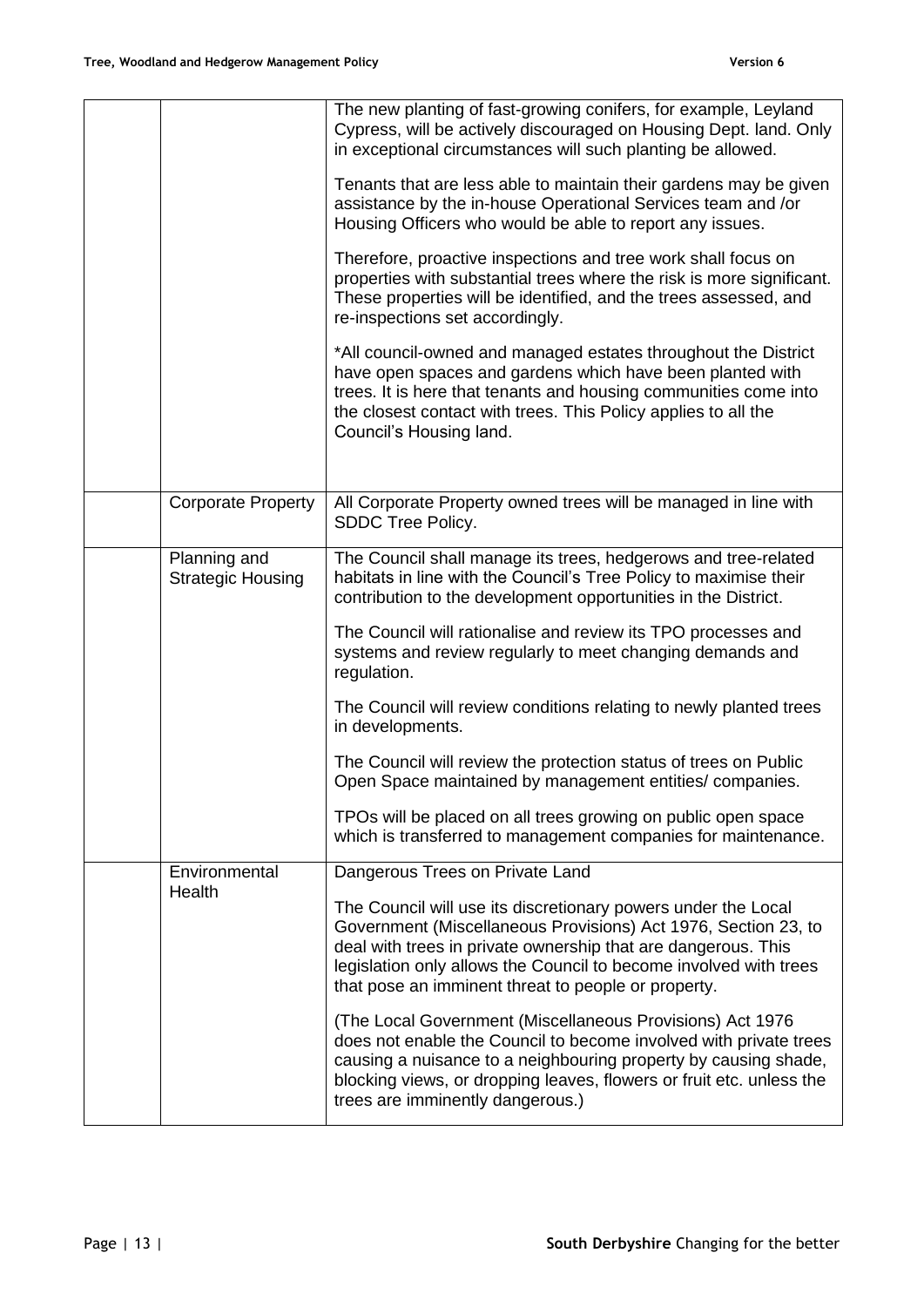|                                                         | Problems associated with High Hedges and covered by the Anti-<br>Social Behaviour Act 2003 and will be dealt with by the<br>Environmental Health Department as advised by the Tree Officer.                                                                                                                              |
|---------------------------------------------------------|--------------------------------------------------------------------------------------------------------------------------------------------------------------------------------------------------------------------------------------------------------------------------------------------------------------------------|
| Closed<br>Churchyards* and<br><b>Ecclesiastical Law</b> | Regard must be given to guidance issued by the Church Buildings<br>Council as to the planting, felling, lopping and topping of trees in<br>churchyards as required by the Faculty Jurisdiction (Amendment)<br><b>Rules 2019</b>                                                                                          |
|                                                         | *The Council maintains a number of closed churchyards<br>throughout the District. These churches are receiving no further<br>burials. In addition, the Council manages the large tree collections<br>at Newhall and York Road Cemeteries as well as the trees at is<br>smaller cemeteries i.e., Etwall, Marston on Dove. |
|                                                         | The closed churchyards contain some of the oldest and finest<br>specimen trees in the District and contain typical long-lived<br>species such as Yew. The Cemeteries and majority of<br>churchyards are fully accessible to the public during the daytime.                                                               |
| <b>Biosecurity</b>                                      | The Council shall ensure best practice biosecurity practice in<br>managing its trees, woodlands, hedgerows, and tree-related<br>habitats in to minimise the effects of harmful invasive pests and<br>diseases                                                                                                            |
| <b>Biodiversity</b>                                     | The Council shall ensure best practice biosecurity practice in<br>managing its trees, woodlands, hedgerows, and tree-related<br>habitats in to aid nature recovery and improve ecosystem services                                                                                                                        |

# <span id="page-13-0"></span>**4.0 Inspections, Risk Assessment and Records**

## <span id="page-13-1"></span>**Classification of Risk**

1 The Council owns and controls three large parks and numerous recreation grounds, allotments, cemeteries and closed churchyards, woodlands, common land, sheltered housing estates, council houses and industrial sites. Most of these green spaces contain a tree population of varied age, species, and condition. Each area is given a classification code and then sub-divided into category 1, 2 or 3 in descending order of risk, depending on the potential risk to the public and property that the tree stock poses.

## <span id="page-13-2"></span>**A.2 Council tree work priorities**

A.2.1 Risk scoring is used to prioritise work by identifying the trees likely to cause the greatest harm. Those trees with a higher score will generally be dealt with first but this may be modified by species, age and location. For example, practical management goals and replanting requirements may mean some lower scoring trees may become a higher priority for work.

Each area will be given a classification code and then sub divided into category 1, 2 or 3 depending on the potential risk to the public that the tree stock poses.

This classification then determines the frequency of future inspection.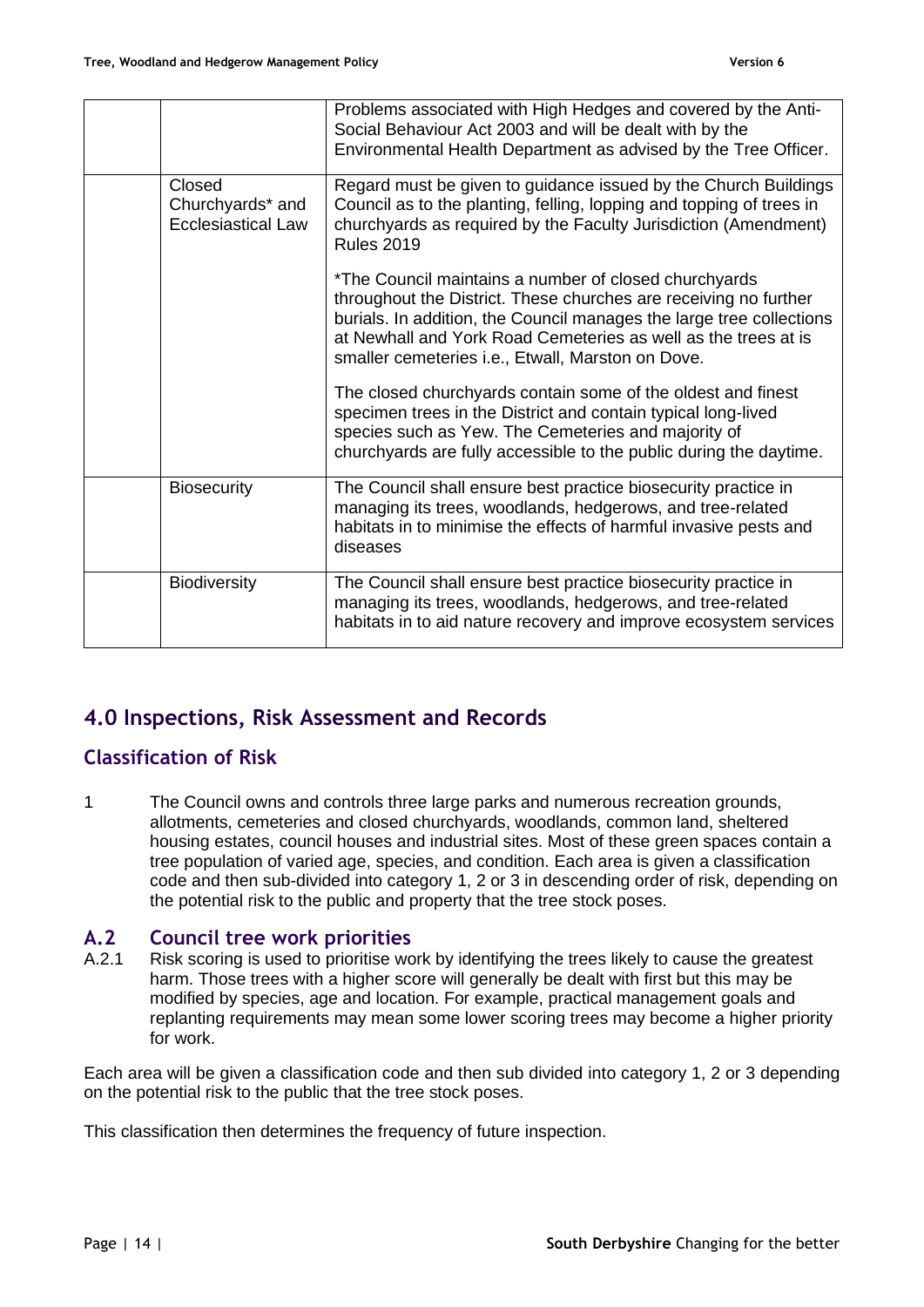The factors affecting the classification include the age of the tree stock on a particular site, the amount and nature of public usage and the trees proximity to roads, footpaths or constructions within or adjacent to the site.

## **Risk Zones**

It is essential that all areas for which the Council is responsible are categorised in relation to the risk they represent. This is in conformity with industry best practice and is a significant step in ensuring a defensible system of tree management is implemented. This will be, in the main, a desk-based exercise, with Risk zones being mapped and recorded as a dataset on the Council's Ezytreev (Tree Management software) System.

#### **4 e) Inspection Records**

The results of tree inspections will be recorded on the **'**Ezytreev' Tree Management System.

Each job will be categorised and will reflect on the urgency of the situation, the degree of inconvenience being caused and the best time of year for the work to be undertaken. Unscheduled site inspections will be carried out following extreme weather events, or in response to a request from a third party.

The Council will use its Risk Management and the Tolerability of Risk Framework for tree risk-benefit assessment and management. It will manage the risk from trees and branches falling and other tree problems using four easy to understand 'traffic light signal' coloured risk ratings.

• **Red - High / intolerable** risks will be reduced to an **Acceptable** level as soon as possible

- **Amber - Medium / action required** risks will be reduced to an **Acceptable** level, within a scheduled work programme
- **Yellow - Tolerable / incipient risks** will not be reduced but will require an increased frequency of assessment than green - **Acceptable** risks
- **Green - Acceptable** risks will not be reduced unless the identified work is in line with policy conditions and is within council budgets and resources

The Council has limited resources for carrying out identified tree work, and there are many factors which influence how quickly required work can be realistically achieved, including available workforce and/or contractors, weather/ ground conditions, access issues, bird/ bat protection etc. High risk work will be carried out as soon as practically possible. All other work will be classed as non-high risk.

The Council will make risk reduction work the priority. However, this will be done pragmatically, for example, where it makes economic sense, it will avoid sending a tree crew from one side of the operating area to another to carry out two different jobs where more time is spent travelling than doing the work. The Council also must deal with a variety of tree tasks and range of risks from trees, such as low branches, obscured road signs and sightlines, formative pruning, reversion removal, tree staking etc. If it means more can be done with its tree budget, the Council will synchronise this kind of work with other important tree work in the neighbourhood.

Outside of emergencies, the Council will carry out risk reduction work in accordance with the results from the planned tree inspections. Required identified work will be scheduled on a regular basis. The Council will assess how much risk reduction work there is, where it is, and how much of its tree management budget is needed to spend on it. This will help prioritise the work, and coordinate it with other tree maintenance so that work can be planned in a practical and cost-effective way